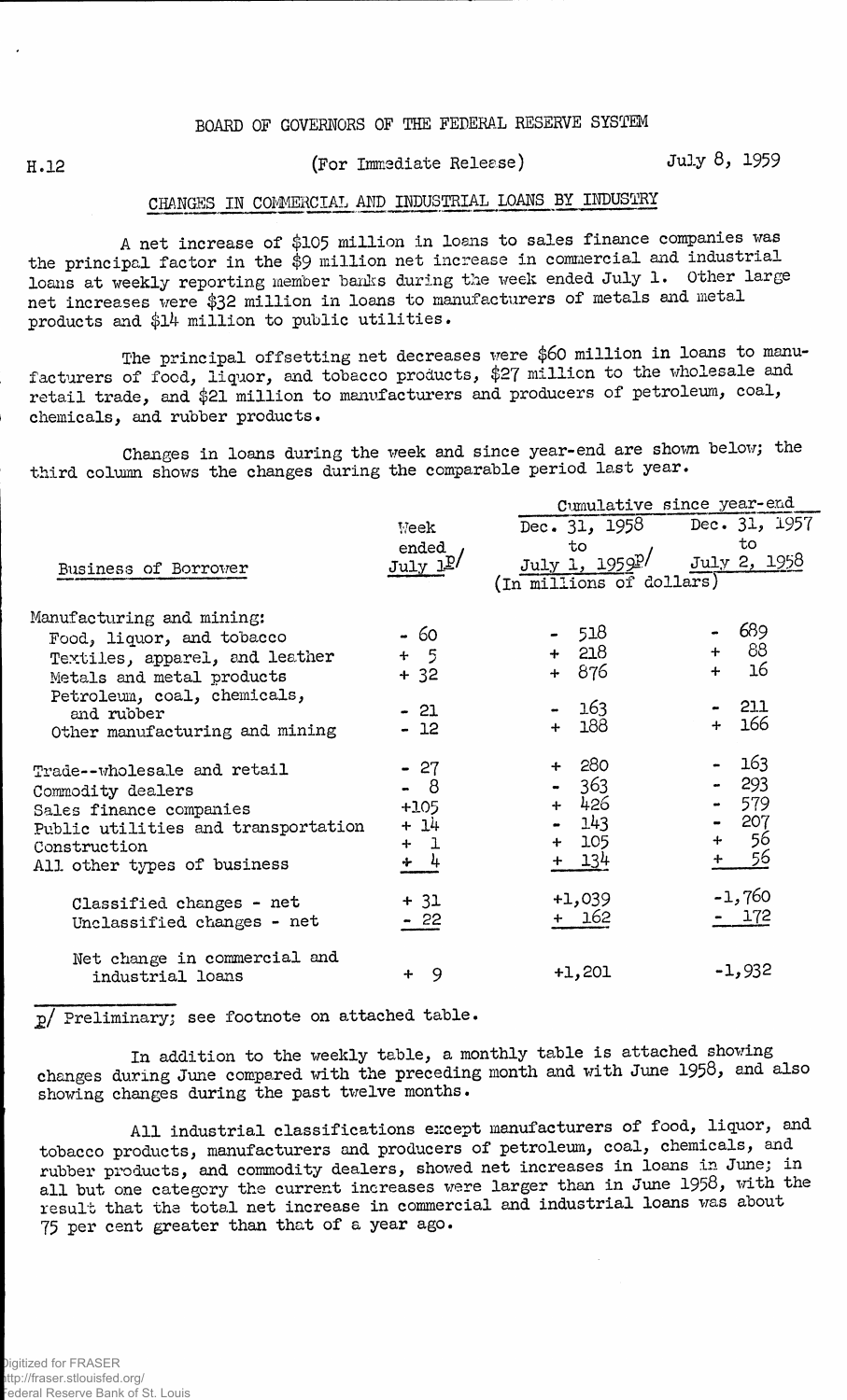$H.12(a)$ 

CHANGES IN COMMERCIAL AND INDUSTRIAL LOANS OF A SAMPLE OF VEEKLY REFORTING MEMBER BANKS

BY INDUSTRY AND FEDERAL RESERVE DISTRICT,

WEEK ENDED WEDNESDAY, JULY 1, 1959

| Business of Borrower                                                                                                                                                                                                | All Dis-                                                                                                                                                        |                                      | New                                     | Phila-                                                                                                                                    | Cleve-<br>land                              | Rich-<br>mond                                  |                                       |                                                           |                             |                                                     |                |                                                             |                                 |
|---------------------------------------------------------------------------------------------------------------------------------------------------------------------------------------------------------------------|-----------------------------------------------------------------------------------------------------------------------------------------------------------------|--------------------------------------|-----------------------------------------|-------------------------------------------------------------------------------------------------------------------------------------------|---------------------------------------------|------------------------------------------------|---------------------------------------|-----------------------------------------------------------|-----------------------------|-----------------------------------------------------|----------------|-------------------------------------------------------------|---------------------------------|
|                                                                                                                                                                                                                     | Atlanta Chicago 5t. Minne-Kansas Dallas San Fran-<br>$\frac{1}{\text{tricts}} p / \left  \text{Boston} \right $<br> delpha <br>York<br>(In millions of dollars) |                                      |                                         |                                                                                                                                           |                                             |                                                |                                       |                                                           |                             |                                                     |                |                                                             |                                 |
| Manufacturing and mining:<br>Food, liquor, and tobacco<br>Textiles, apparel, and leather<br>Metals and metal products (including<br>machinery & transportation equipment)<br>Petroleum, coal, chemicals, and rubber | $-59.6$<br>$+$ 4.5<br>$+ 31.7$<br>$-21.0$                                                                                                                       | $+$ .1<br>$8. -$<br>$+2.5$<br>$+1.9$ | $-40.1$<br>$-3.8$<br>$+12.4$<br>$-17.1$ | $- -$<br>$+3.4$<br>$+3.4$<br>$-1.5$<br>$-1.8$                                                                                             | - .6<br>$-1.1$<br>$-1.3$<br>$-.6$<br>$-3.8$ | $-2.9$<br>$+2.7$<br>$+1.1$<br>$-1.7$<br>$-2.8$ | $+ .3$<br>$+$ .2<br>$- 0.3$<br>$+ .3$ | $-9.4$<br>$+1.1 + 3.9$<br>$+10.6$<br>$-.4$<br>$+ .9 + .1$ | $- 0.3$<br>$+1.1$<br>$+ .3$ | $-2.5 + .2$<br>$+$ .2<br>$+1.1$<br>$+ .5$<br>$-3.0$ | $+1.7$<br>$-1$ | $-.6$ $-.9$ $-.3.2$<br>$-1 - 3$<br>$\bullet$                | $-1.6 + .5$<br>$-.7 + .5 - 1.9$ |
| Other manufacturing and mining                                                                                                                                                                                      | $-11.5$                                                                                                                                                         | $+2.4$                               | $-2.9$                                  |                                                                                                                                           |                                             |                                                |                                       |                                                           |                             |                                                     |                |                                                             |                                 |
| Trade:<br>Wholesale<br>Retail                                                                                                                                                                                       | $\frac{1}{2}$ 27.4                                                                                                                                              |                                      |                                         | + .1 + 7.9 + 2.6 + .7 -1.0 - .5 - 7.3 + .8 - .3 + .2 ( $5.5$ ) + 3.3<br>-1.8 - 7.7 - .8 + .4 -1.0 + .4 -11.9 -1.7 -- -1.8 ( $5.5$ ) - 2.5 |                                             |                                                |                                       |                                                           |                             |                                                     |                |                                                             |                                 |
| Commodity dealers                                                                                                                                                                                                   | $-8.1$                                                                                                                                                          | $- .8$                               | $+$ .9                                  | $-2.2$                                                                                                                                    | $-1$                                        | $-.5$                                          | $-1.1$                                | $-4.5$                                                    | $+ .9$                      | $-1$                                                | $+2.4$         | $-1.4$                                                      |                                 |
| Sales finance companies                                                                                                                                                                                             | $+104.5$                                                                                                                                                        | $+1.4$                               | $+92.6$                                 | $-2.9$                                                                                                                                    | $-.5$                                       | $+1.6$                                         | $+3.6$                                | $+ 7.7$                                                   | $+1.5$                      | $-.2$                                               | $+3.1$         | $-1.4$                                                      | $-2.0$                          |
| Public utilities (including transportation)                                                                                                                                                                         | $+13.8$                                                                                                                                                         | $-4.6$                               | $+31.6$                                 | $-16.5$                                                                                                                                   | $+6.3$                                      | $+1.4$                                         | $- .3$                                | $-3.8$                                                    | $+ .7$                      | $\blacksquare$                                      | $\cdot$ 3      | .5                                                          |                                 |
| Construction                                                                                                                                                                                                        | $+ 1.0$                                                                                                                                                         | $- 0.9$                              | $ -1$                                   | $+1.0$                                                                                                                                    | $+ .5$                                      | $+1.7$                                         | $+1.5$                                | $+3.6$                                                    | $+ .3$                      | $+1.0$                                              | $-1.4$         | $-5.5$                                                      |                                 |
| All other types of business                                                                                                                                                                                         | $+ 3.5$                                                                                                                                                         | $-2.3$                               | $+16.1$                                 | $-3.3$                                                                                                                                    | $-2.5$                                      | $-4.3$                                         | $+2.4$                                | $+$ .9                                                    | $+4.3$                      | $+1.4$                                              | $-1.7$         | $-15.1$                                                     | $+7.6$                          |
| Net change in classified loans $1/$                                                                                                                                                                                 | $+31.4$                                                                                                                                                         | $-2.8$                               | $+89.8$                                 | $-18.6$                                                                                                                                   | $-2.9$                                      | $-5.7$                                         | $+7.6$                                | $-9.7$                                                    | $+5.5$                      | 4<br>$+$                                            | $+$ .7         | $-31.9$                                                     | $-1.0$                          |
| Unclassified changes - net                                                                                                                                                                                          | $-22.4$                                                                                                                                                         | $+2.8$                               | $-36.8$                                 | $-3.4$                                                                                                                                    | $+3.9$                                      | $-2.3$                                         |                                       | $+$ $\cdot$ 4 - $\cdot$ 3                                 | $+ .5$                      | $+4.6$                                              | $-1.7$         | $-1.1$                                                      | $+11.0$                         |
| Net change in commercial and<br>industrial loans                                                                                                                                                                    | $+9.0$                                                                                                                                                          |                                      | $+53.0$                                 | $-22.0$                                                                                                                                   |                                             |                                                | $+1.0$ $-8.0$ $+8.0$                  | $-10.0$                                                   |                             | $+6.0 +5.0$                                         | $-1.0$         | $-33.0$<br>$\sim$ $\sim$ $\sim$ $\sim$ $\sim$ $\sim$ $\sim$ | $+10.0$<br>$-$ neals            |

p/ Preliminary; final totals will appear in the F. R. Bulletin and San Francisco District final figures appear in a release of the Reserve Bank.<br>I/ About 210 weekly reporting member banks are reporting changes in their lar total commercial and industrial loans of all weekly reporting member banks and about 75 per cent of those of all commercial banks.

Digitized for FRASER http://fraser.stlouisfed.org/ Federal Reserve Bank of St. Louis